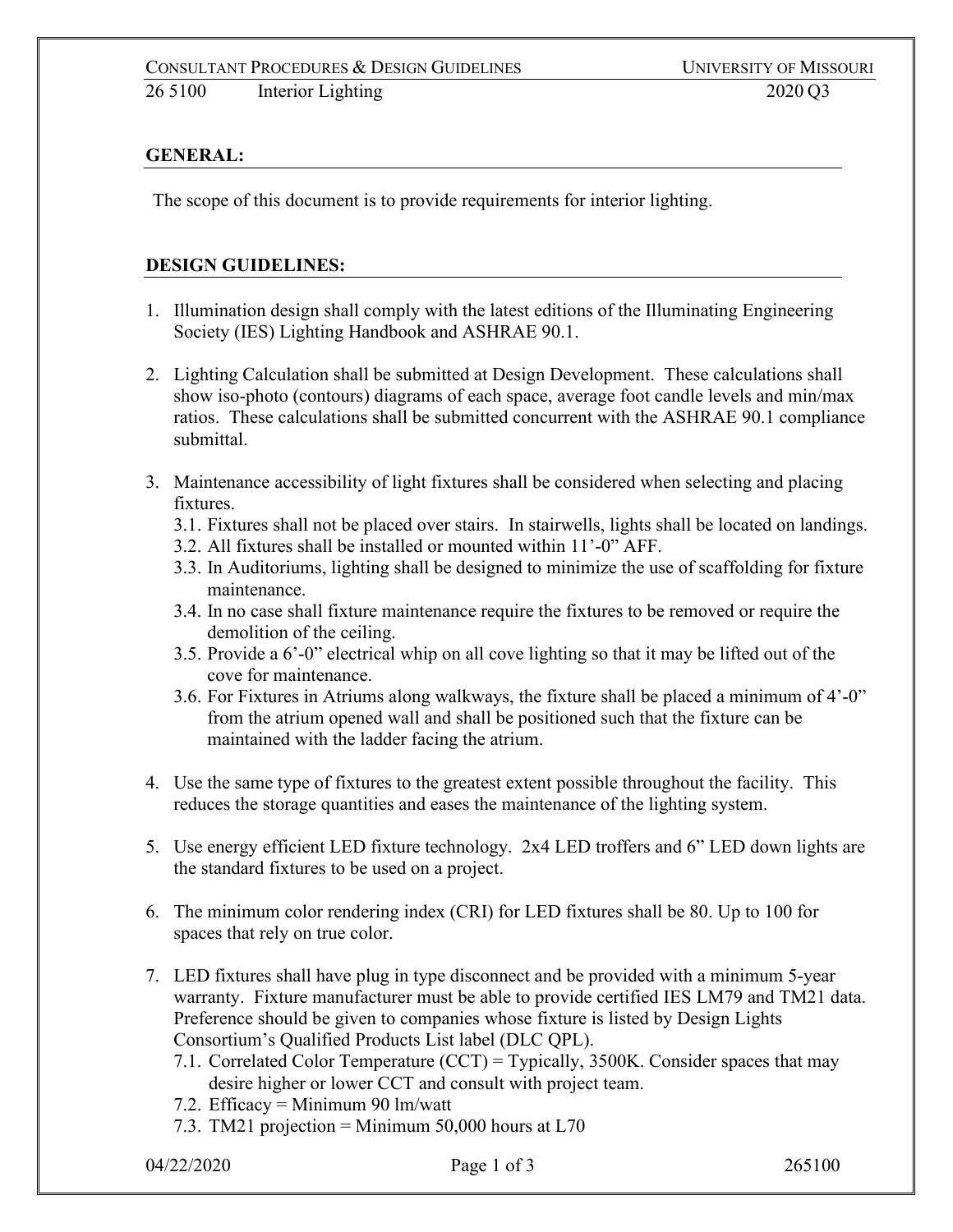## CONSULTANT PROCEDURES & DESIGN GUIDELINES UNIVERSITY OF MISSOURI 26 5100 Interior Lighting 2020 Q3

- 7.4. Driver Current = 700mA or match LED module. Do not overdrive LED module.
- 7.5 Temperature rating  $=$  Minimum 25 °C (match max space conditions)
- 8. Lighting Control
	- 8.1. Provide local switching for all lighting. Offices, corridors, equipment rooms, etc. will be provided with separate switches except for night lights.
	- 8.2. Open Office spaces shall have the lighting switched in office groups. Light control shall provide for a two-hour override for lighting in these areas' afterhours.
	- 8.3. One switch to provide minimal lighting is required at the back of lecture halls and auditoriums close to a door.
	- 8.4. Ceiling mounted occupancy Sensors with dual contacts (Watt Stopper PIR or Dual Technology type) shall be used for lighting control in most building spaces. Wall light switches are still required in all locations where occupancy sensors are used and shall be set for manual on and automatic off. Mount sensors in locations where motion out of the room will not be seen. Typically, ceiling mounted in either corner on the doorway wall works best.
	- 8.5. Any scheduled lighting control or daylight control should be done thru the building automation system.
	- 8.6. Timers shall be used for lighting control in telecommunication, storage, custodial etc. rooms.
	- 8.7. Manual switch in rooms for safety reasons such as mechanical and electrical rooms. Or, if automatic control is desired, the lights dim but do not power off until the occupant switches it. Note that IECC 405.3.1, Subnote 16 – Lists items that can be excluded from total connected lighting power. Although not found in ASHRAE 90.1, the University concurs with this approach.
- 9. All damp/wet locations (animal rooms, greenhouses, mechanical rooms, etc.) shall be provided with lighting fixtures rated for wet locations.
- 10. Step lighting along egress path is required in all sloped or stepped auditoriums and lecture halls.
- 11. All exit lights shall be LED type with integral battery and self-diagnostics.
- 12. Emergency lighting needs to meet minimum required by code but should not be excessive. A preference for Architectural LED emergency lights for typical B occupancies in lieu of using the normal lighting system.
- 13. Specialty lighting for specific occupancies is acceptable if approved by the Project Manager.
- 14. Exterior lights should also be LED and comply with the requirements of this standard. Fixtures should match or be of similar type or style of existing fixtures in the area of campus being installed.
- 15. Provide lighting fixture schedules for all lighting.
- 16. Lay-in ceilings light fixture support. Provide one of the following: